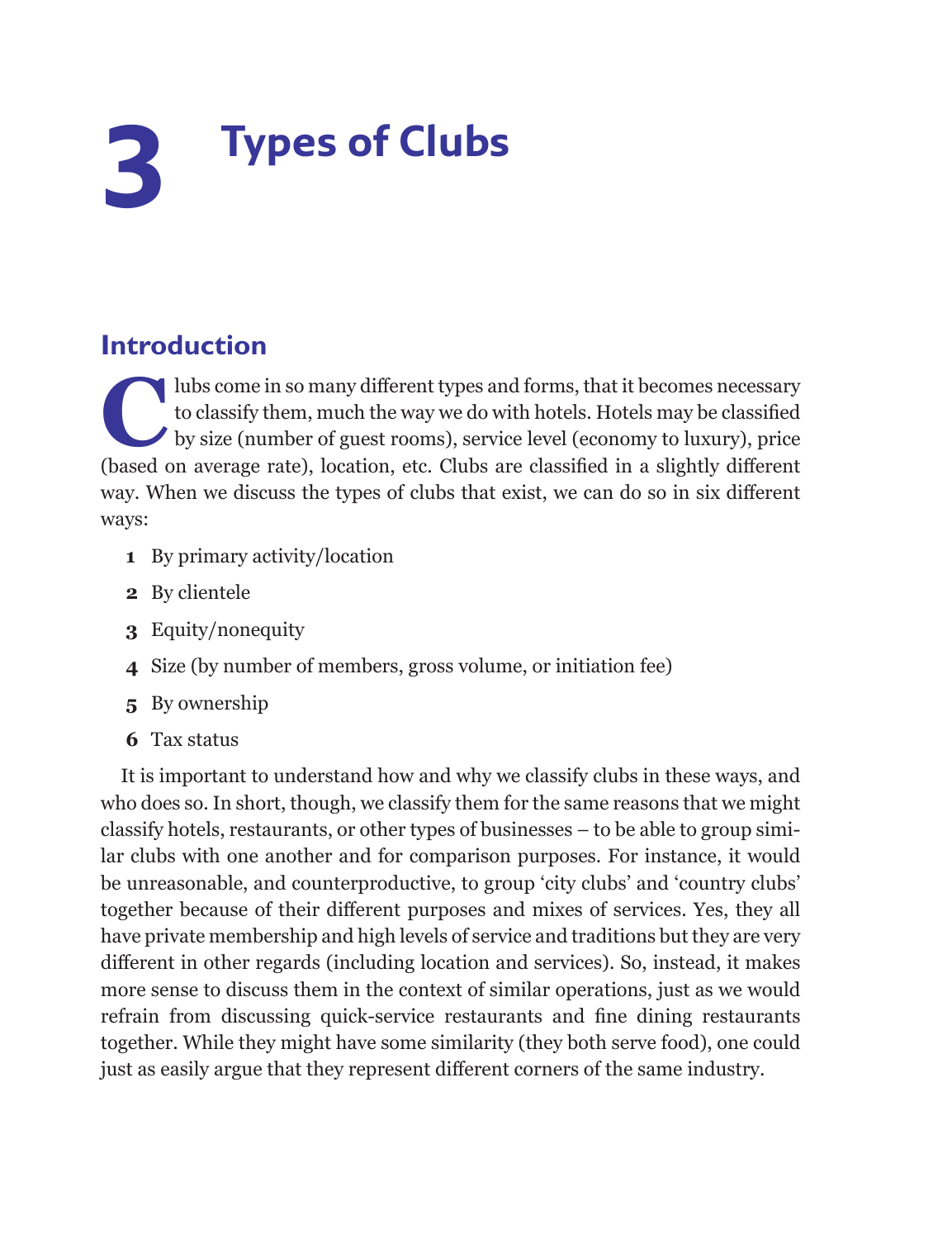## **Classifying clubs by primary activity/location**

**Primary activity** is perhaps the most common way to classify clubs and, in fact, this is the way that much of the industry and companies that serve the industry use. By primary activity, we are referring to the singular a in fact, this is the way that much of the industry and companies that serve the industry use. By primary activity, we are referring to the singular activity that motivates members to become a member of a club. For instance, the most common example would be a golf club. Or a yacht club. Or a tennis club. Or a hunt club. It gets a little confusing when we couple **primary activity** with **location**. We do this for a good reason though – they often mean (or, at least, suggest) the same thing. We commonly refer to 'country clubs' or 'city clubs'. When we do so, we are obviously referring to location, but it also infers activity. For instance, country clubs (usually) offer golf. And city clubs often offer a mix of dining, athletics and rooms. Yacht clubs, also, denote an activity but also indicate where they are located (on the water). So, it is important to remember that there is a correlation between location and activity, although not a perfect one. But back to classifying clubs by activity. Primary activities may involve (but are not limited to):

- Golf/Country
- Dining/City/University
- Yachting
- Racquet (tennis, squash, badminton, paddle tennis, pickleball)
- Aquatics
- Cricket
- Hunting
- Fitness/athletics
- Arts (and letters)
- Equestrian/polo
- **Aeronautics**
- Auto/motorcycle (common in Europe)
- $\blacksquare$  Curling
- Alpine ski/snowboarding (common in Canada)
- **Military clubs**

No list could possibly be comprehensive since it would have to include almost every activity that people engage in at clubs. Not all of these will be discussed in detail but some of the (more) common types of clubs, and associated activities, are discussed below.